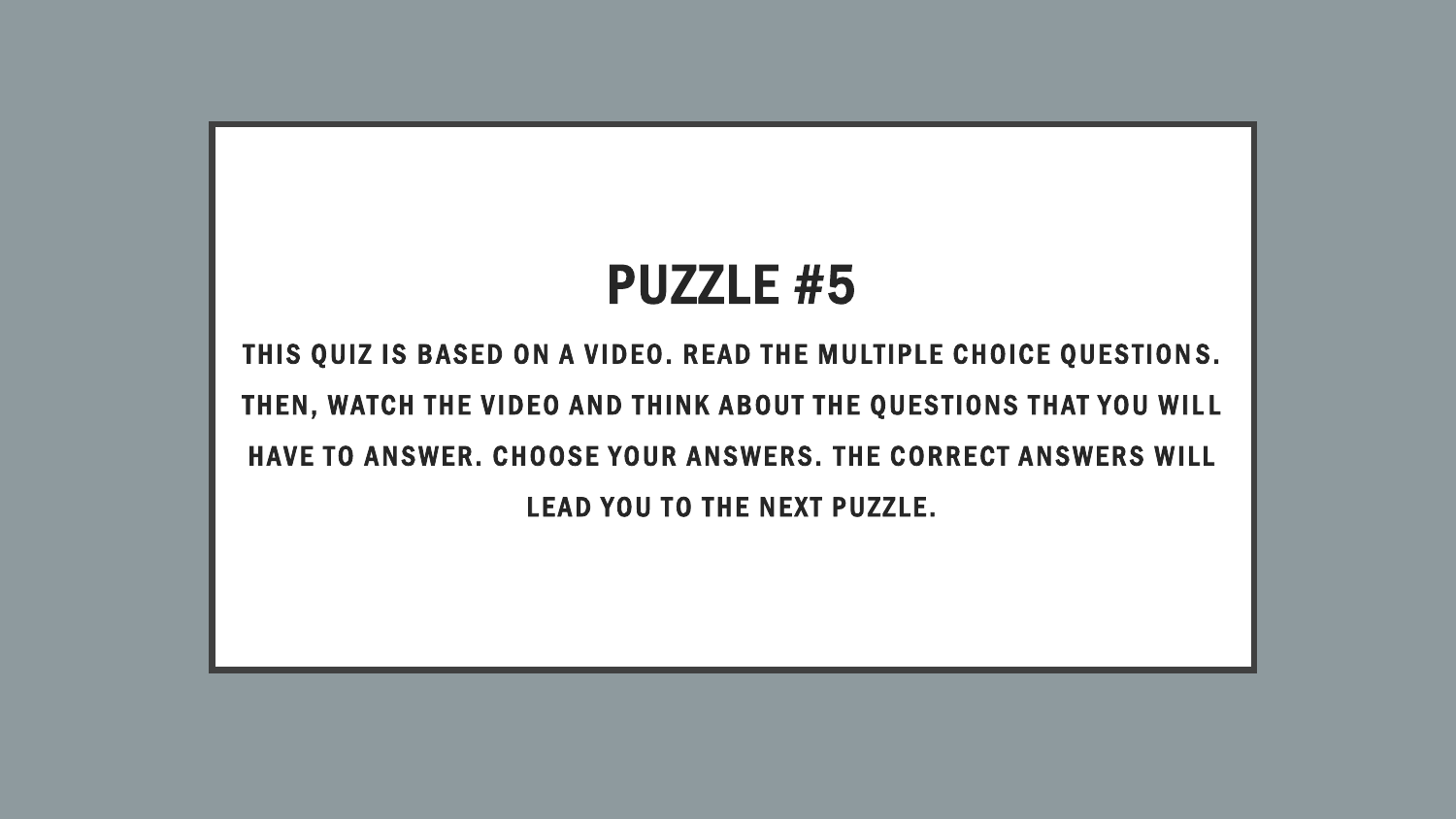<https://edpuzzle.com/media/60559cee9736624273fb0447>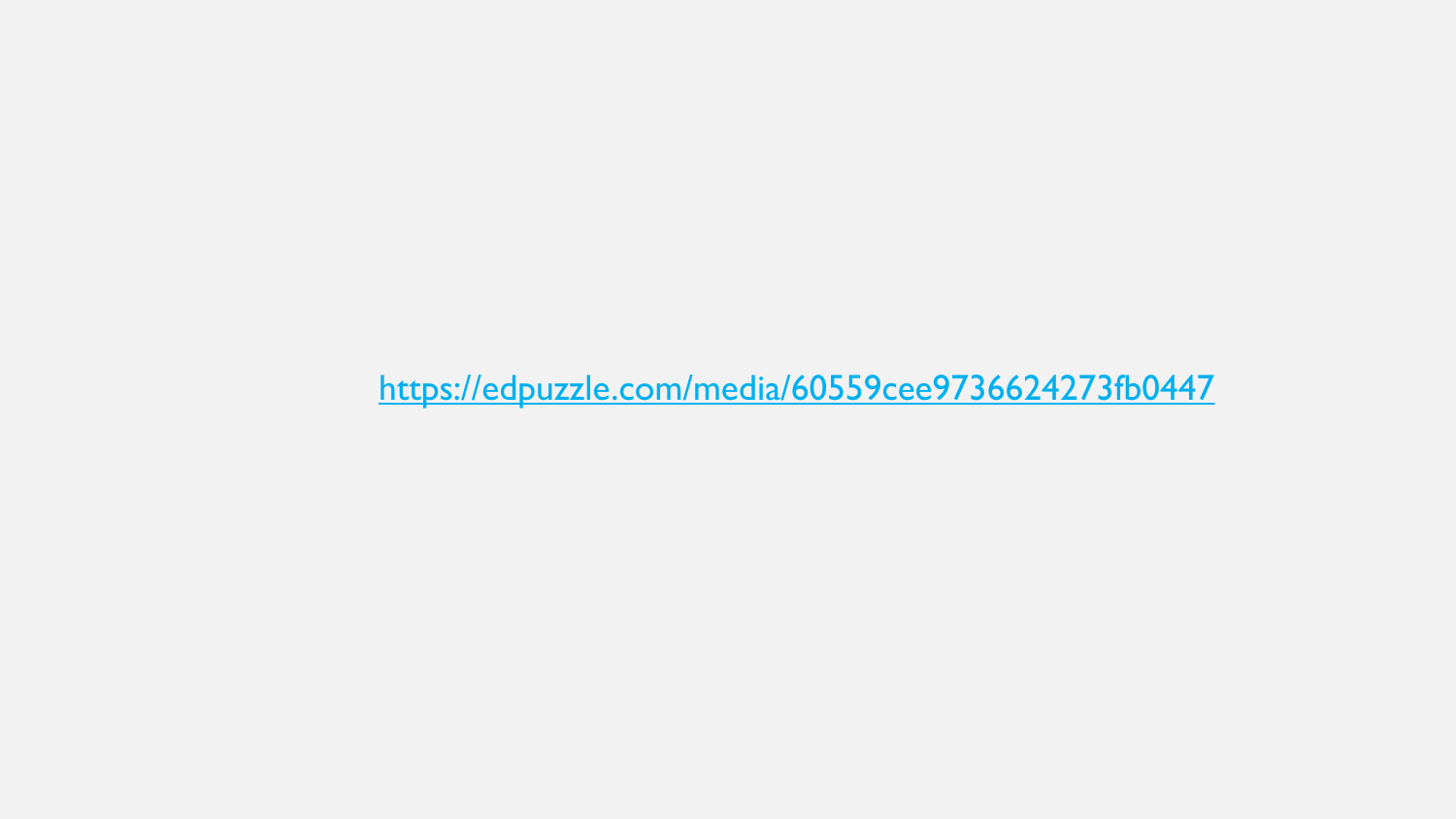# **How to make yogurt at home?**

### MULTIPLE CHOICE QUESTIONS

### **Q1. What is the main purpose of boiling the milk?**

M. To kill all harmful microbes which may multiply in the culture and contaminate the product

- N. To remove lactose to prevent lactose intolerance effects
- O. To denature the milk proteins
- P. To thicken the milk to become yogurt

#### **Q2. As you saw, the temperature was lowered from a boil to around 40 degrees Celsius before adding yogurt to it. Why is this step important?**

- C. To kill all bacteria present at this time
- A. Bacterial cultures grow optimally at this temperature
- B. So that it does not scald the person making the yogurt

### **Q3. Why is the milk not refrigerated at this point?**

Y. The yogurt is too hot to be refrigerated at this point

Z. To allow the introduced bacteria to multiply in its optimal temperature (around 40 degrees Celsius)

X. To ensure that the bacteria does not grow yet, since its optimum growth temperature is at around 10 degrees Celsius

### **Q4. Why does the newly made yogurt have to be kept in the fridge?**

- E. To prevent growth of other types of harmful bacteria that will spoil the yoghurt
- F. To solidify the yogurt
- G. To allow the bacteria to continue multiplying at a high rate

Choose the correct answers. They will form a word, which will lead you to the next puzzle.